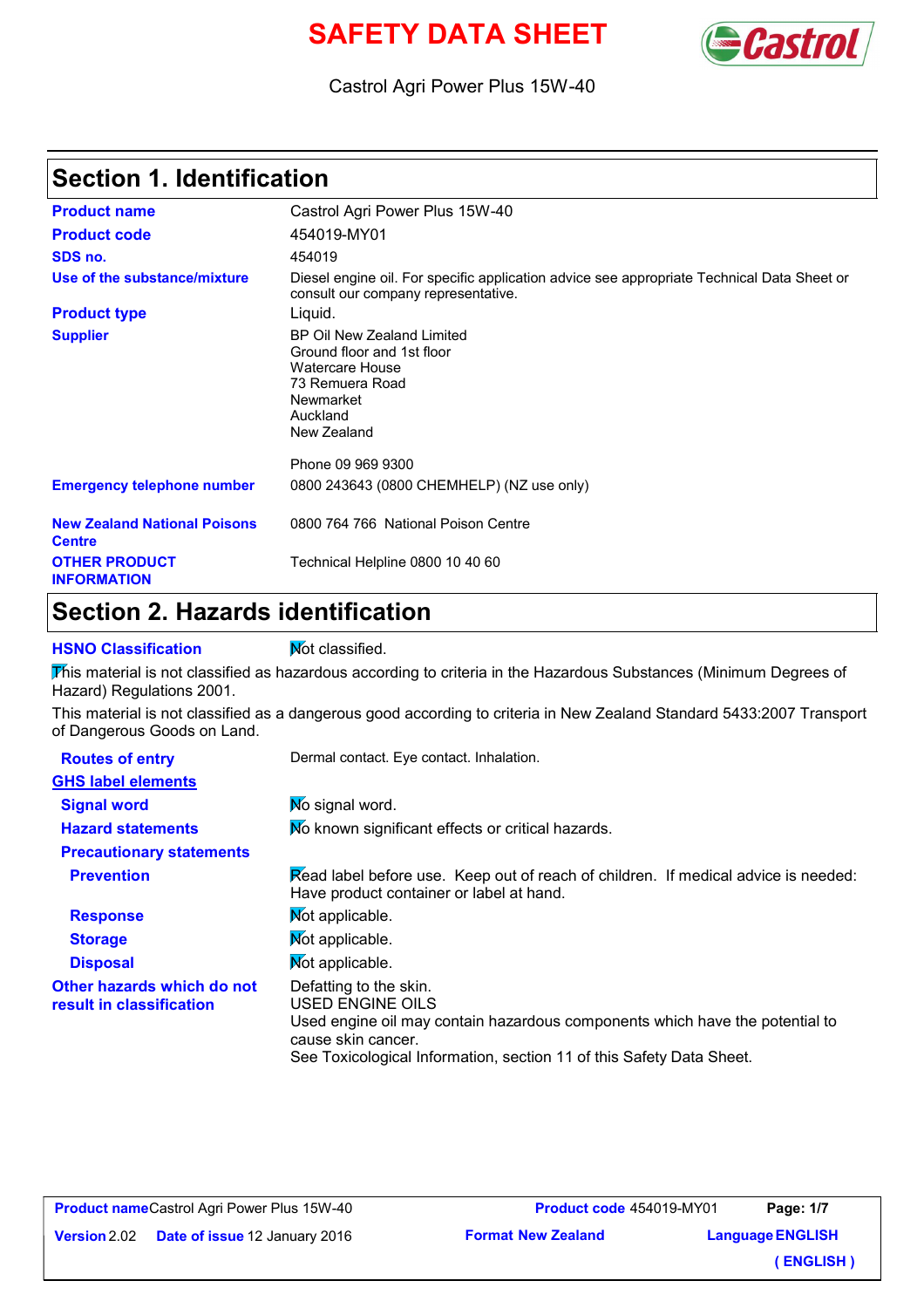### **Section 3. Composition/information on ingredients**

**Substance/mixture**

**Mixture** 

Highly refined base oil (IP 346 DMSO extract < 3%). Proprietary performance additives.

| Ingredient name                                                                  | $\frac{9}{6}$ | <b>CAS number</b>                    |
|----------------------------------------------------------------------------------|---------------|--------------------------------------|
| <b>Base oil - unspecified</b>                                                    | $50 - 95$     | Varies - See Key to<br>abbreviations |
| Distillates (petroleum), solvent-dewaxed heavy paraffinic                        | $1 - 5$       | 64742-65-0                           |
| Phosphorodithioic acid, mixed O,O-bis(sec-Bu and isooctyl) esters, zinc<br>salts | $1 - 5$       | 113706-15-3                          |
| Phenol, dodecyl-, branched                                                       | $0.1 - 1$     | 121158-58-5                          |

**There are no additional ingredients present which, within the current knowledge of the supplier and in the concentrations applicable, are classified as hazardous to health or the environment and hence require reporting in this section.**

**Occupational exposure limits, if available, are listed in Section 8.**

### **Section 4. First-aid measures**

| <b>Description of necessary first aid measures</b> |                                                                                                                                                                                                                                         |  |  |
|----------------------------------------------------|-----------------------------------------------------------------------------------------------------------------------------------------------------------------------------------------------------------------------------------------|--|--|
| <b>Inhalation</b>                                  | If inhaled, remove to fresh air. Get medical attention if symptoms occur.                                                                                                                                                               |  |  |
| <b>Ingestion</b>                                   | Do not induce vomiting unless directed to do so by medical personnel. Get medical<br>attention if symptoms occur.                                                                                                                       |  |  |
| <b>Skin contact</b>                                | Wash skin thoroughly with soap and water or use recognised skin cleanser.<br>Remove contaminated clothing and shoes. Wash clothing before reuse. Clean<br>shoes thoroughly before reuse. Get medical attention if symptoms occur.       |  |  |
| <b>Eye contact</b>                                 | In case of contact, immediately flush eyes with plenty of water for at least 15<br>minutes. Check for and remove any contact lenses. Eyelids should be held away<br>from the eyeball to ensure thorough rinsing. Get medical attention. |  |  |
|                                                    | Indication of immediate medical attention and special treatment needed, if necessary                                                                                                                                                    |  |  |
| <b>Notes to physician</b>                          | Treatment should in general be symptomatic and directed to relieving any effects.                                                                                                                                                       |  |  |
| <b>Protection of first-aiders</b>                  | No action shall be taken involving any personal risk or without suitable training.                                                                                                                                                      |  |  |

### **Section 5. Fire-fighting measures**

| <b>Extinguishing media</b>                               |                                                                                                                                                                                                   |
|----------------------------------------------------------|---------------------------------------------------------------------------------------------------------------------------------------------------------------------------------------------------|
| <b>Suitable</b>                                          | In case of fire, use foam, dry chemical or carbon dioxide extinguisher or spray.                                                                                                                  |
| <b>Not suitable</b>                                      | Do not use water jet.                                                                                                                                                                             |
| <b>Specific hazards arising</b><br>from the chemical     | In a fire or if heated, a pressure increase will occur and the container may burst.                                                                                                               |
| <b>Hazardous combustion</b><br>products                  | Combustion products may include the following:<br>carbon oxides (CO, CO <sub>2</sub> ) (carbon monoxide, carbon dioxide)                                                                          |
| <b>Hazchem code</b>                                      | Not available.                                                                                                                                                                                    |
| <b>Special precautions for fire-</b><br><b>fighters</b>  | Promptly isolate the scene by removing all persons from the vicinity of the incident if<br>there is a fire. No action shall be taken involving any personal risk or without<br>suitable training. |
| <b>Special protective</b><br>equipment for fire-fighters | Fire-fighters should wear appropriate protective equipment and self-contained<br>breathing apparatus (SCBA) with a full face-piece operated in positive pressure<br>mode.                         |

### **Section 6. Accidental release measures**

**Personal precautions, protective equipment and emergency procedures**

**For non-emergency personnel**

No action shall be taken involving any personal risk or without suitable training. Evacuate surrounding areas. Keep unnecessary and unprotected personnel from entering. Do not touch or walk through spilt material. Floors may be slippery; use care to avoid falling. Put on appropriate personal protective equipment (see Section 8).

|                     | <b>Product name</b> Castrol Agri Power Plus 15W-40 |  |
|---------------------|----------------------------------------------------|--|
| <b>Version</b> 2.02 | <b>Date of issue 12 January 2016</b>               |  |

**Format New Zealand Product code** 454019-MY01 **Language ENGLISH Page: 2/7 ( ENGLISH )**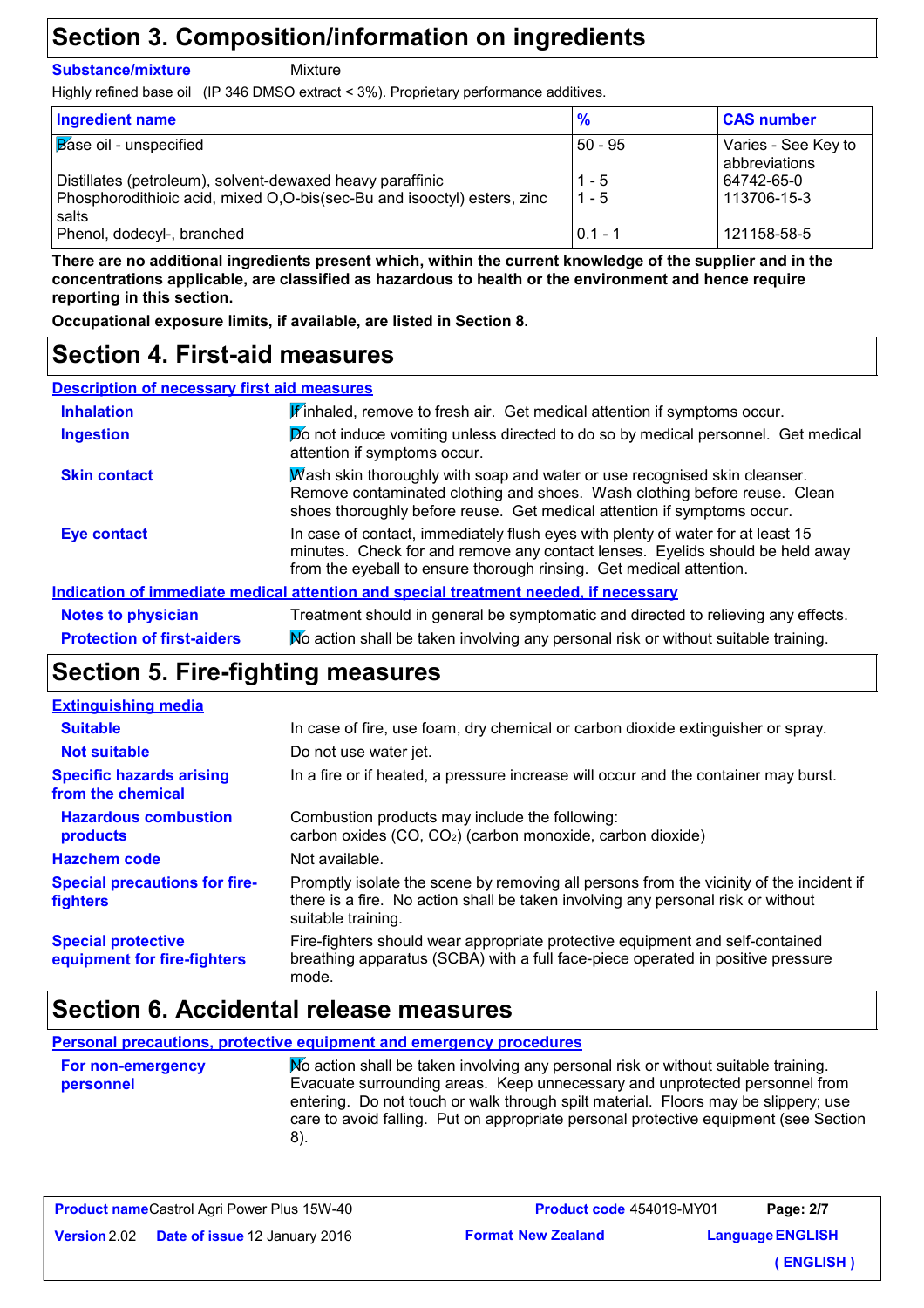### **Section 6. Accidental release measures**

| For emergency responders                                    | If specialised clothing is required to deal with the spillage, take note of any<br>information in Section 8 on suitable and unsuitable materials. See also the<br>information in "For non-emergency personnel".                                                                                                                                                                                                     |
|-------------------------------------------------------------|---------------------------------------------------------------------------------------------------------------------------------------------------------------------------------------------------------------------------------------------------------------------------------------------------------------------------------------------------------------------------------------------------------------------|
| <b>Environmental precautions</b>                            | Avoid dispersal of spilt material and runoff and contact with soil, waterways, drains<br>and sewers. Inform the relevant authorities if the product has caused environmental<br>pollution (sewers, waterways, soil or air).                                                                                                                                                                                         |
| <b>Methods and material for containment and cleaning up</b> |                                                                                                                                                                                                                                                                                                                                                                                                                     |
| <b>Small spill</b>                                          | Stop leak if without risk. Move containers from spill area. Absorb with an inert<br>material and place in an appropriate waste disposal container. Dispose of via a<br>licensed waste disposal contractor.                                                                                                                                                                                                          |
| <b>Large spill</b>                                          | Stop leak if without risk. Move containers from spill area. Prevent entry into sewers,<br>water courses, basements or confined areas. Contain and collect spillage with non-<br>combustible, absorbent material e.g. sand, earth, vermiculite or diatomaceous earth<br>and place in container for disposal according to local regulations (see Section 13).<br>Dispose of via a licensed waste disposal contractor. |

### **Section 7. Handling and storage**

| <b>Precautions for safe</b><br>handling                                          | $\triangleright$ to appropriate personal protective equipment (see Section 8). Wash thoroughly<br>after handling. Eating, drinking and smoking should be prohibited in areas where<br>this material is handled, stored and processed. Remove contaminated clothing and<br>protective equipment before entering eating areas. Workers should wash hands<br>and face before eating, drinking and smoking. See also Section 8 for additional<br>information on hygiene measures.                                                                                                                  |
|----------------------------------------------------------------------------------|------------------------------------------------------------------------------------------------------------------------------------------------------------------------------------------------------------------------------------------------------------------------------------------------------------------------------------------------------------------------------------------------------------------------------------------------------------------------------------------------------------------------------------------------------------------------------------------------|
| <b>Conditions for safe storage,</b><br>including any<br><i>incompatibilities</i> | Store in accordance with local regulations. Store in original container protected<br>from direct sunlight in a dry, cool and well-ventilated area, away from incompatible<br>materials (see Section 10) and food and drink. Keep container tightly closed and<br>sealed until ready for use. Store and use only in equipment/containers designed for<br>use with this product. Containers that have been opened must be carefully resealed<br>and kept upright to prevent leakage. Do not store in unlabelled containers. Use<br>appropriate containment to avoid environmental contamination. |
| <b>Not suitable</b>                                                              | Prolonged exposure to elevated temperature                                                                                                                                                                                                                                                                                                                                                                                                                                                                                                                                                     |

### **Section 8. Exposure controls/personal protection**

#### **Control parameters**

**Occupational exposure limits**

| <b>Ingredient name</b>                                    | <b>Exposure limits</b>                                                                                                                                                                   |
|-----------------------------------------------------------|------------------------------------------------------------------------------------------------------------------------------------------------------------------------------------------|
| <b>Base oil - unspecified</b>                             | NZ OSH (New Zealand).<br>WES-STEL: 10 mg/m <sup>3</sup> 15 minutes. Issued/<br>Revised: 9/2010 Form: Mist<br>WES-TWA: 5 mg/m <sup>3</sup> 8 hours. Issued/<br>Revised: 9/2010 Form: Mist |
| Distillates (petroleum), solvent-dewaxed heavy paraffinic | NZ OSH (New Zealand).<br>WES-STEL: 10 mg/m <sup>3</sup> 15 minutes. Issued/<br>Revised: 9/2010 Form: Mist<br>WES-TWA: 5 mg/m <sup>3</sup> 8 hours. Issued/<br>Revised: 9/2010 Form: Mist |

**Recommended monitoring procedures**

If this product contains ingredients with exposure limits, personal, workplace atmosphere or biological monitoring may be required to determine the effectiveness of the ventilation or other control measures and/or the necessity to use respiratory protective equipment. Reference should be made to appropriate monitoring standards. Reference to national guidance documents for methods for the determination of hazardous substances will also be required.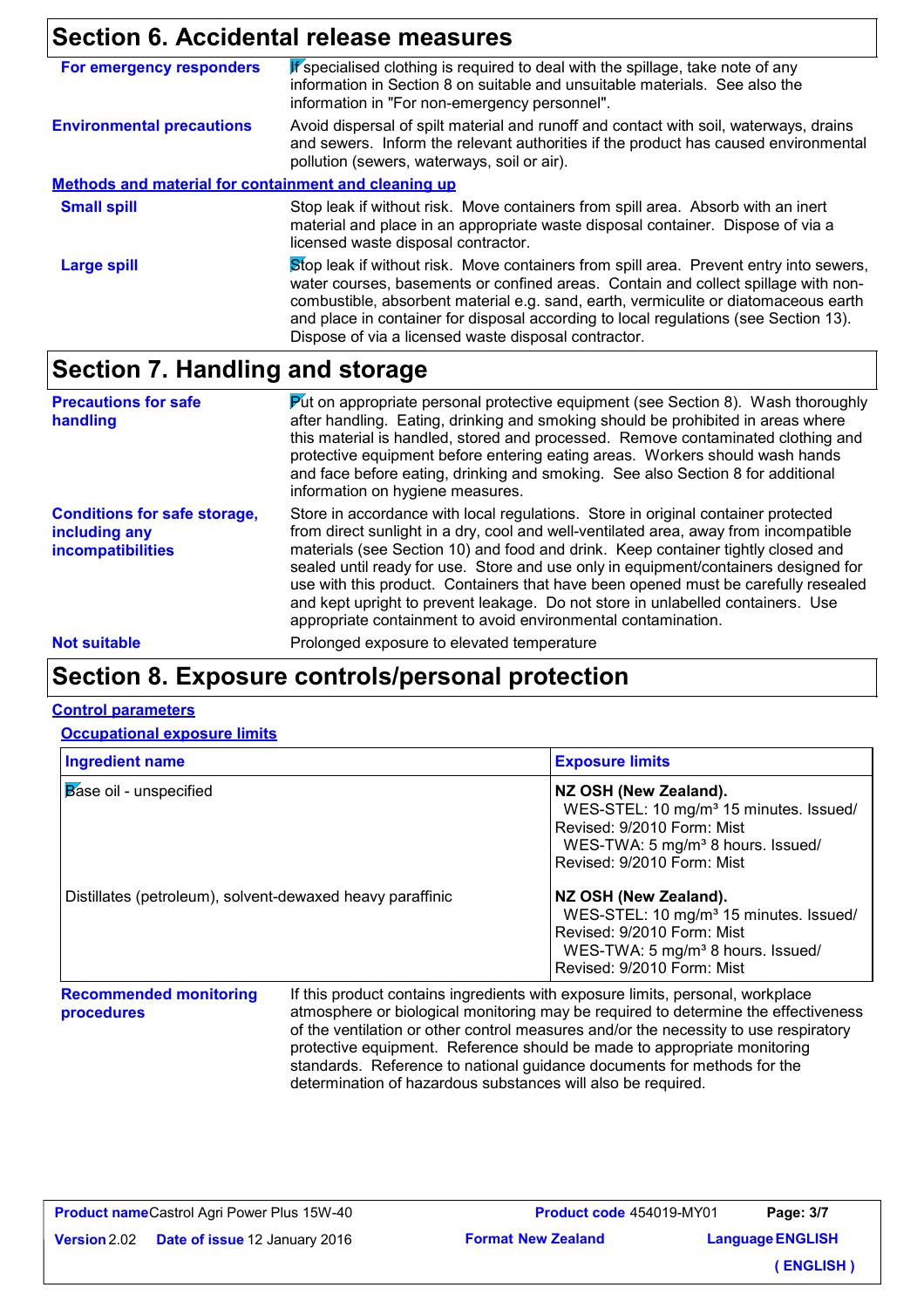## **Section 8. Exposure controls/personal protection**

| <b>Appropriate engineering</b><br><b>controls</b> | Provide exhaust ventilation or other engineering controls to keep the relevant<br>airborne concentrations below their respective occupational exposure limits. All<br>activities involving chemicals should be assessed for their risks to health, to ensure<br>exposures are adequately controlled. Personal protective equipment should only be<br>considered after other forms of control measures (e.g. engineering controls) have<br>been suitably evaluated. Personal protective equipment should conform to<br>appropriate standards, be suitable for use, be kept in good condition and properly<br>maintained.<br>Your supplier of personal protective equipment should be consulted for advice on<br>selection and appropriate standards. For further information contact your national<br>organisation for standards. The final choice of protective equipment will depend<br>upon a risk assessment. It is important to ensure that all items of personal<br>protective equipment are compatible. |
|---------------------------------------------------|---------------------------------------------------------------------------------------------------------------------------------------------------------------------------------------------------------------------------------------------------------------------------------------------------------------------------------------------------------------------------------------------------------------------------------------------------------------------------------------------------------------------------------------------------------------------------------------------------------------------------------------------------------------------------------------------------------------------------------------------------------------------------------------------------------------------------------------------------------------------------------------------------------------------------------------------------------------------------------------------------------------|
| <b>Environmental exposure</b><br><b>controls</b>  | Emissions from ventilation or work process equipment should be checked to ensure<br>they comply with the requirements of environmental protection legislation. In some<br>cases, fume scrubbers, filters or engineering modifications to the process<br>equipment will be necessary to reduce emissions to acceptable levels.                                                                                                                                                                                                                                                                                                                                                                                                                                                                                                                                                                                                                                                                                 |
| <b>Individual protection measures</b>             |                                                                                                                                                                                                                                                                                                                                                                                                                                                                                                                                                                                                                                                                                                                                                                                                                                                                                                                                                                                                               |
| <b>Hygiene measures</b>                           | Wash hands, forearms and face thoroughly after handling chemical products, before<br>eating, smoking and using the lavatory and at the end of the working period.<br>Appropriate techniques should be used to remove potentially contaminated clothing.<br>Wash contaminated clothing before reusing. Ensure that eyewash stations and<br>safety showers are close to the workstation location.                                                                                                                                                                                                                                                                                                                                                                                                                                                                                                                                                                                                               |
| <b>Eye protection</b>                             | Safety glasses with side shields.                                                                                                                                                                                                                                                                                                                                                                                                                                                                                                                                                                                                                                                                                                                                                                                                                                                                                                                                                                             |
| <b>Hand protection</b>                            | Wear protective gloves if prolonged or repeated contact is likely. Wear chemical<br>resistant gloves. Recommended: Nitrile gloves. The correct choice of protective<br>gloves depends upon the chemicals being handled, the conditions of work and use,<br>and the condition of the gloves (even the best chemically resistant glove will break<br>down after repeated chemical exposures). Most gloves provide only a short time of<br>protection before they must be discarded and replaced. Because specific work<br>environments and material handling practices vary, safety procedures should be<br>developed for each intended application. Gloves should therefore be chosen in<br>consultation with the supplier/manufacturer and with a full assessment of the<br>working conditions.                                                                                                                                                                                                               |
| <b>Skin protection</b>                            | Use of protective clothing is good industrial practice. Cotton or polyester/cotton<br>overalls will only provide protection against light superficial contamination that will<br>not soak through to the skin. Overalls should be laundered on a regular basis.<br>When the risk of skin exposure is high (e.g. when cleaning up spillages or if there is<br>a risk of splashing) then chemical resistant aprons and/or impervious chemical suits<br>and boots will be required. Personal protective equipment for the body should be<br>selected based on the task being performed and the risks involved and should be<br>approved by a specialist before handling this product.                                                                                                                                                                                                                                                                                                                            |
| <b>Respiratory protection</b>                     | In case of insufficient ventilation, wear suitable respiratory equipment. The correct<br>choice of respiratory protection depends upon the chemicals being handled, the<br>conditions of work and use, and the condition of the respiratory equipment. Safety<br>procedures should be developed for each intended application. Respiratory<br>protection equipment should therefore be chosen in consultation with the supplier/<br>manufacturer and with a full assessment of the working conditions. Respiratory<br>protection should conform to AS/NZS 1715 and AS/NZS 1716.                                                                                                                                                                                                                                                                                                                                                                                                                               |

# **Section 9. Physical and chemical properties**

**Appearance**

| Version 2.02                                      | <b>Date of issue 12 January 2016</b> | <b>Format New Zealand</b> | <b>Language ENGLISH</b><br><b>ENGLISH</b> ) |
|---------------------------------------------------|--------------------------------------|---------------------------|---------------------------------------------|
| <b>Product nameCastrol Agri Power Plus 15W-40</b> |                                      | Product code 454019-MY01  | Page: 4/7                                   |
| <b>Drop Point</b>                                 | Not available.                       |                           |                                             |
| <b>Boiling point</b>                              | Not available.                       |                           |                                             |
| <b>Melting point</b>                              | Not available.                       |                           |                                             |
| pH                                                | Not available.                       |                           |                                             |
| <b>Odour</b>                                      | Mild.                                |                           |                                             |
| <b>Colour</b>                                     | Brown. [Dark]                        |                           |                                             |
| <b>Physical state</b>                             | Liquid.                              |                           |                                             |
| <b>Appearance</b>                                 |                                      |                           |                                             |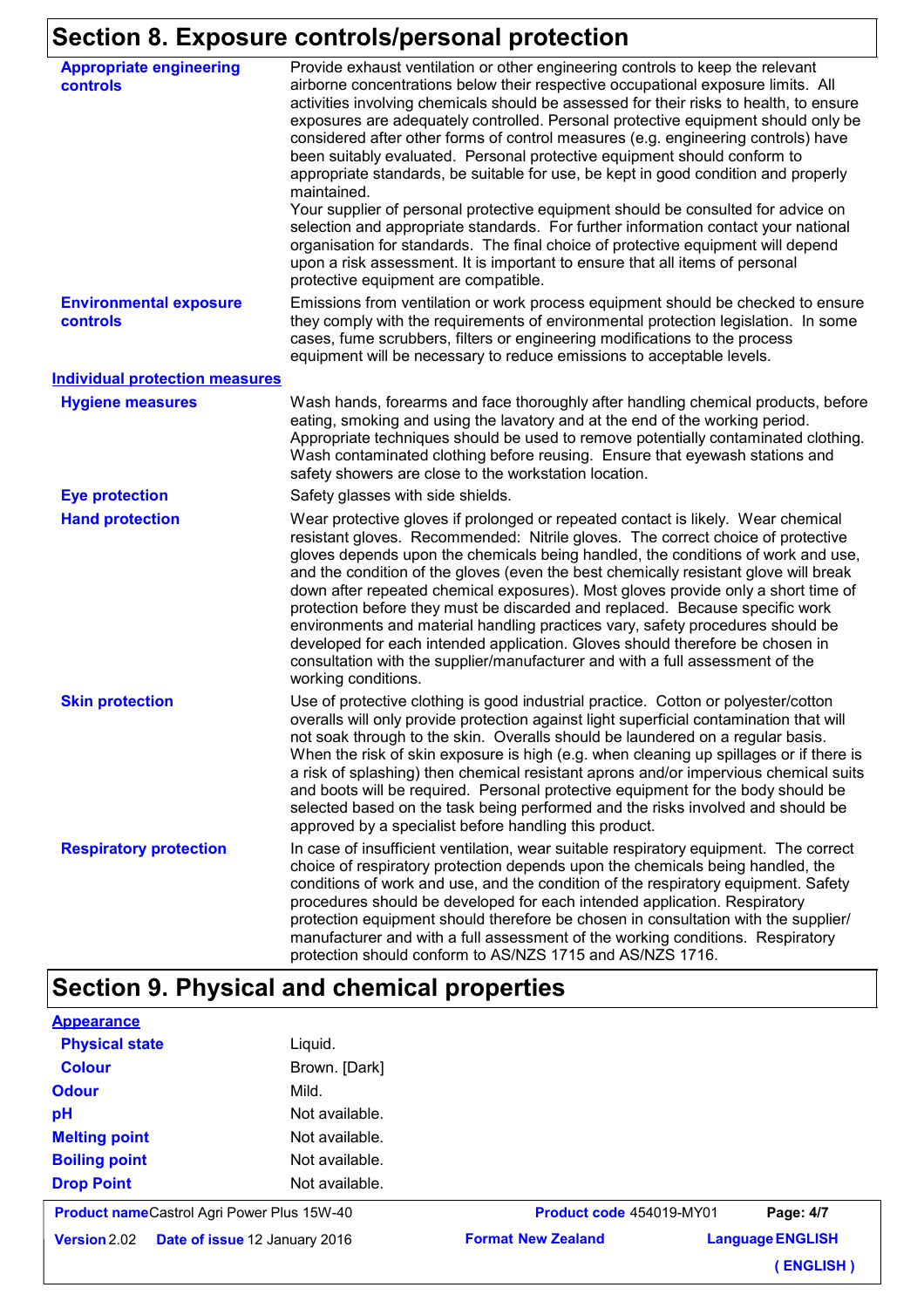### **Section 9. Physical and chemical properties**

| <b>Flash point</b>     | Open cup: 234°C (453.2°F) [Cleveland.]                                                                                  |
|------------------------|-------------------------------------------------------------------------------------------------------------------------|
| <b>Vapour pressure</b> | Not available.                                                                                                          |
| <b>Vapour density</b>  | Not available.                                                                                                          |
| <b>Density</b>         | 872.3 kg/m <sup>3</sup> (0.872 g/cm <sup>3</sup> ) at 15 <sup>°</sup> C                                                 |
| <b>Solubility</b>      | insoluble in water.                                                                                                     |
| <b>Viscosity</b>       | Kinematic: 114.3 mm <sup>2</sup> /s (114.3 cSt) at $40^{\circ}$ C<br>Kinematic: 15 mm <sup>2</sup> /s (15 cSt) at 100°C |

# **Section 10. Stability and reactivity**

| Under normal conditions of storage and use, hazardous reactions will not occur.<br>Under normal conditions of storage and use, hazardous polymerisation will not                       |
|----------------------------------------------------------------------------------------------------------------------------------------------------------------------------------------|
| Avoid all possible sources of ignition (spark or flame).                                                                                                                               |
| Reactive or incompatible with the following materials: oxidising materials.<br>Under normal conditions of storage and use, hazardous decomposition products<br>should not be produced. |
|                                                                                                                                                                                        |

### **Section 11. Toxicological information**

| Information on the likely routes of exposure |                                                                                                                                                                                                                                                                                                                                                                                                                    |  |  |
|----------------------------------------------|--------------------------------------------------------------------------------------------------------------------------------------------------------------------------------------------------------------------------------------------------------------------------------------------------------------------------------------------------------------------------------------------------------------------|--|--|
| <b>Inhalation</b>                            | No known significant effects or critical hazards.                                                                                                                                                                                                                                                                                                                                                                  |  |  |
| <b>Ingestion</b>                             | No known significant effects or critical hazards.                                                                                                                                                                                                                                                                                                                                                                  |  |  |
| <b>Skin contact</b>                          | Defatting to the skin. May cause skin dryness and irritation.                                                                                                                                                                                                                                                                                                                                                      |  |  |
| <b>Eye contact</b>                           | No known significant effects or critical hazards.                                                                                                                                                                                                                                                                                                                                                                  |  |  |
|                                              | <b>Symptoms related to the physical, chemical and toxicological characteristics</b>                                                                                                                                                                                                                                                                                                                                |  |  |
| <b>Inhalation</b>                            | No specific data.                                                                                                                                                                                                                                                                                                                                                                                                  |  |  |
| <b>Ingestion</b>                             | No specific data.                                                                                                                                                                                                                                                                                                                                                                                                  |  |  |
| <b>Skin contact</b>                          | Adverse symptoms may include the following:<br>irritation<br>dryness<br>cracking                                                                                                                                                                                                                                                                                                                                   |  |  |
| <b>Eye contact</b>                           | No specific data.                                                                                                                                                                                                                                                                                                                                                                                                  |  |  |
| <b>Potential chronic health effects</b>      |                                                                                                                                                                                                                                                                                                                                                                                                                    |  |  |
| <b>General</b>                               | <b>USED ENGINE OILS</b><br>Combustion products resulting from the operation of internal combustion engines<br>contaminate engine oils during use. Used engine oil may contain hazardous<br>components which have the potential to cause skin cancer. Frequent or prolonged<br>contact with all types and makes of used engine oil must therefore be avoided and a<br>high standard of personal hygiene maintained. |  |  |
| <b>Inhalation</b>                            | Overexposure to the inhalation of airborne droplets or aerosols may cause irritation<br>of the respiratory tract.                                                                                                                                                                                                                                                                                                  |  |  |
| <b>Ingestion</b>                             | Ingestion of large quantities may cause nausea and diarrhoea.                                                                                                                                                                                                                                                                                                                                                      |  |  |
| <b>Skin contact</b>                          | Prolonged or repeated contact can defat the skin and lead to irritation, cracking and/<br>or dermatitis.                                                                                                                                                                                                                                                                                                           |  |  |
| <b>Eye contact</b>                           | Potential risk of transient stinging or redness if accidental eye contact occurs.                                                                                                                                                                                                                                                                                                                                  |  |  |
| <b>Carcinogenicity</b>                       | No known significant effects or critical hazards.                                                                                                                                                                                                                                                                                                                                                                  |  |  |
| <b>Mutagenicity</b>                          | No known significant effects or critical hazards.                                                                                                                                                                                                                                                                                                                                                                  |  |  |
| <b>Teratogenicity</b>                        | No known significant effects or critical hazards.                                                                                                                                                                                                                                                                                                                                                                  |  |  |
| <b>Developmental effects</b>                 | No known significant effects or critical hazards.                                                                                                                                                                                                                                                                                                                                                                  |  |  |
| <b>Fertility effects</b>                     | No known significant effects or critical hazards.                                                                                                                                                                                                                                                                                                                                                                  |  |  |
| <b>Aspiration hazard</b>                     |                                                                                                                                                                                                                                                                                                                                                                                                                    |  |  |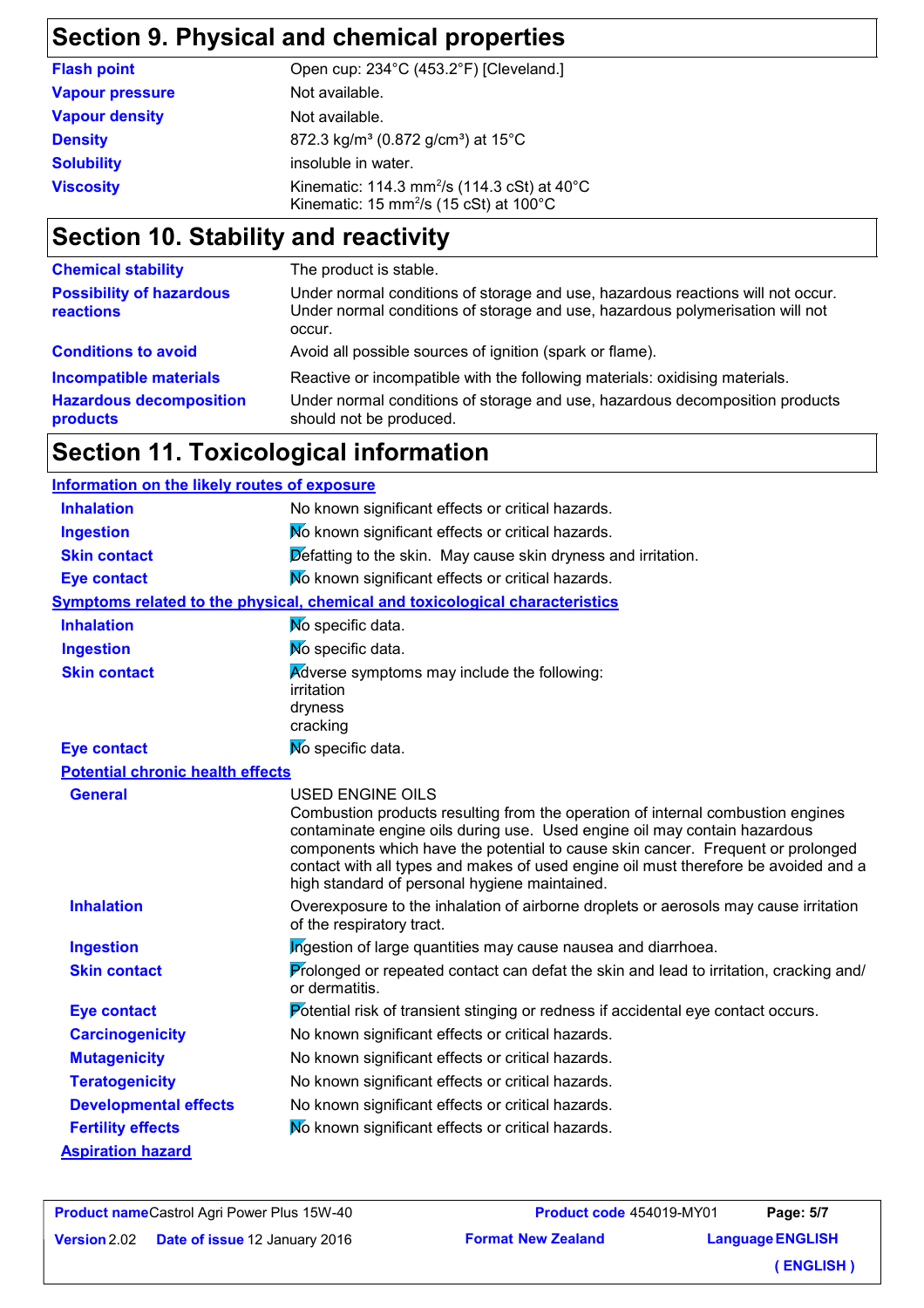### **Section 11. Toxicological information**

#### **Name**

Distillates (petroleum), solvent-dewaxed heavy paraffinic

### **Section 12. Ecological information**

**Ecotoxicity** No known significant effects or critical hazards.

#### **Persistence and degradability**

Expected to be biodegradable.

#### **Bioaccumulative potential**

This product is not expected to bioaccumulate through food chains in the environment.

| <b>Product/ingredient name</b>    | <b>LogP</b> <sub>ow</sub> | <b>BCF</b> | <b>Potential</b> |
|-----------------------------------|---------------------------|------------|------------------|
| <b>Phenol, dodecyl-, branched</b> | 16.1                      |            | high             |

### **Mobility in soil**

| <b>Mobility</b>             |  |
|-----------------------------|--|
| <b>Soil/water partition</b> |  |
| <b>coefficient (Koc)</b>    |  |

Spillages may penetrate the soil causing ground water contamination. Not available.

**Other ecological information** Spills may form a film on water surfaces causing physical damage to organisms. Oxygen transfer could also be impaired.

### **Section 13. Disposal considerations**

| <b>Disposal methods</b> | The generation of waste should be avoided or minimised wherever possible.<br>Disposal of this product, solutions and any by-products should at all times comply<br>with the requirements of environmental protection and waste disposal legislation<br>and any regional local authority requirements. Dispose of surplus and non-<br>recyclable products via a licensed waste disposal contractor. Waste should not be<br>disposed of untreated to the sewer unless fully compliant with the requirements of<br>all authorities with jurisdiction. Waste packaging should be recycled. Incineration or<br>landfill should only be considered when recycling is not feasible. This material and<br>its container must be disposed of in a safe way. Empty containers or liners may<br>retain some product residues. Avoid dispersal of spilt material and runoff and |
|-------------------------|---------------------------------------------------------------------------------------------------------------------------------------------------------------------------------------------------------------------------------------------------------------------------------------------------------------------------------------------------------------------------------------------------------------------------------------------------------------------------------------------------------------------------------------------------------------------------------------------------------------------------------------------------------------------------------------------------------------------------------------------------------------------------------------------------------------------------------------------------------------------|
|                         | contact with soil, waterways, drains and sewers.                                                                                                                                                                                                                                                                                                                                                                                                                                                                                                                                                                                                                                                                                                                                                                                                                    |

### **Section 14. Transport information**

| <b>Regulatory</b><br>information   |                          | <b>Proper shipping</b><br>name | <b>Classes</b> | PG* | <b>Label</b> | <b>Additional</b><br>information |
|------------------------------------|--------------------------|--------------------------------|----------------|-----|--------------|----------------------------------|
| <b>New Zealand</b><br><b>Class</b> | <b>Not</b><br>regulated. |                                |                |     |              |                                  |
| <b>ADG Class</b>                   | <b>Not</b><br>regulated. | $\overline{\phantom{a}}$       |                |     |              |                                  |
| <b>IATA Class</b>                  | <b>Not</b><br>regulated. |                                |                |     |              |                                  |
| <b>IMDG Class</b>                  | <b>Not</b><br>regulated. | <b>11</b>                      |                | -   |              |                                  |

PG\* : Packing group

### **Section 15. Regulatory information**

#### **New Zealand Regulatory Information**

| <b>HSNO Approval Number</b>                       | Mone assigned.  |  |
|---------------------------------------------------|-----------------|--|
| <b>HSNO Group Standard</b>                        | Mone assigned.  |  |
| <b>HSNO Classification</b>                        | Mot classified. |  |
| <b>Requlation according to other foreign laws</b> |                 |  |

**Product name** Castrol Agri Power Plus 15W-40

**Version** 2.02 **Date of issue** 12 Janua

**Format New Zealand Product code** 454019-MY01 **Language ENGLISH Page: 6/7**